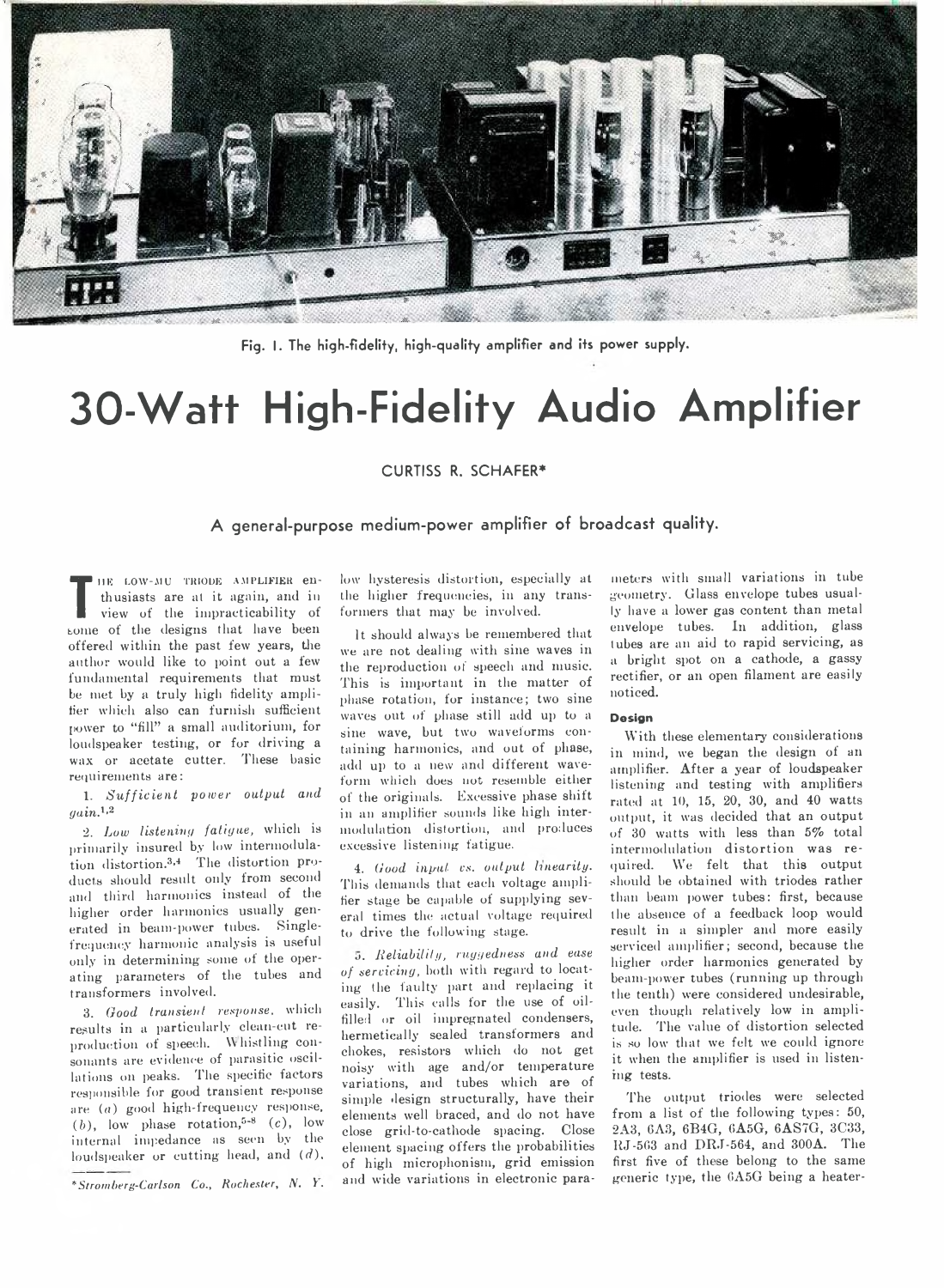

Fig. 2. Complete schematic of the 30-watt high-fidelity audio amplifier.

cathode type which is no longer available. The 2A3 is best of the four remaining in this group from the standpoint of hum. However, a 30-watt output from this type requires either *(a),* the use of four tubes in a pushpull parallel arrangement, which makes hum balancing difficult, or ( *b*), the use of an automatic bias circuit for two tubes,<sup>3</sup> which we felt was undesirable from the point of view of tube aging in the bias circuit and the increased difficulty of servicing the bias circuit. In addition, we wished to operate our output tubes class A all the way, instead of going into AB operation at ten or fifteen watts. The 6AS7G was rejected because its maximum plate dissipation per section is only 13 watts, which is less than that of a 2A3 (15 watts), and also because its construction necessitates the use of self-bias.

The RJ-563 and DRJ-564 are Westinghouse types, and either would be an excellent choice except for their relatively high cost (\$15 and \$25 net, each). The RJ-563 has a mu of 3.8, a plate resistance of 800 ohms, and a maximum plate dissipation of 60 watts. The



DRJ-564 has a mu of 3.8, a plate resistance of 400 ohms, and a maximum plate dissipation of 100 watts (maximum plate current 400 ma).

A single 3C33 compares very favorably with a pair of 2A3s, except that it is easier to drive, having a mu of 11. Its maximum plate dissipation is 15 watts per section, it has a heatertype cathode, and a peak cathode current rating of 500 ma per section. Again the drawback is one of price, which gives a very low watts-per-dollar ratio.

We finally selected the Western Electric 300A (or 300B) as the tube we wanted. It has a mu of 3.8, a plate resistance of 700 ohms, a maximum plate dissipation of 40 watts, and a power output of 17.8 watts as a singletube class A amplifier, with the second and third harmonics down 21 and 30 db. respectively.9 In a push-pull stage the second would be almost completely cancelled out, of course. The single plate assembly, as opposed to the dual plate assembly of the current production of 2A3s, makes hum very easy to balance out, and the very good uni-

> **Fig. 3. Schematic of the power supply.**

formity of characteristics makes it unnecessary to balance the plate currents by means of a bias adjustment for each tube.

The output transformer selected gave excellent wave form at forty watts output, particularly at the ends of the range we wished to cover, 20 cps. and 20 kc.10 It provides a plateto-plate load impedance of 4000 ohms

## 300A and 300B Vacuum Tubes

| Filament voltage                           | 5.0 volts   |
|--------------------------------------------|-------------|
| Nominal filament current 1.2 amperes       |             |
| Amplification factor                       | 3.8         |
| Plate Resistance                           | $700$ ohms  |
| Grid-plate transconductance 5500 micromhos |             |
| Maximum plate voltage 450 volts            |             |
| Maximum plate dissipation 40 watts         |             |
| Typical operation, Class A single tube     |             |
| amplifier:                                 |             |
| Plate voltage                              | 450 volts   |
| Grid bias                                  | $-97$ volts |
| Plate current                              | 80 ma.      |
| Load resistance                            | $2000$ ohms |
| Power output                               | 17.8 watts  |
| Second harmonic                            | 21 db. down |
| Third harmonic                             | 30 db. down |
|                                            |             |

into secondary loads ranging from 2 to 600 ohms. We had early decided on designing an amplifier that would give full power output (not down 1 or 2 db) at thirty cycles, because we wished to use organ transcriptions in some of our listening, and we were surprised at the number of output transformers whose waveform became very bad at 30 cycles, and also above 10 kc.

The grid-to-grid driving voltage required for the 300As is 180 volts peak, which is easily supplied by a pair of 76s in push-pull operating into a